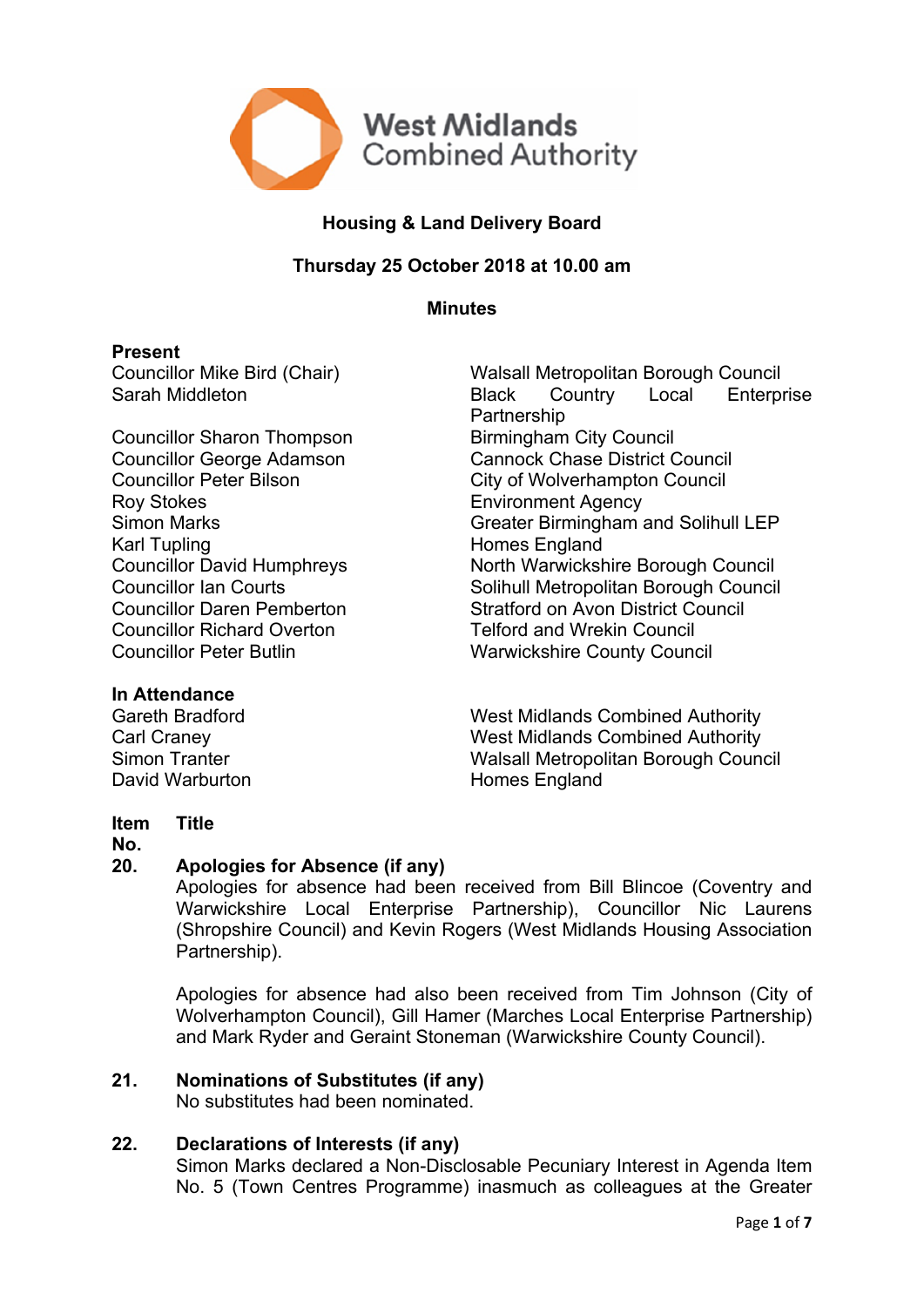Birmingham and Solihull Local Enterprise Partnership had been involved actively in this issue.

#### **23. Minutes of the last meeting**

Resolved:

That the minutes of the meeting held on 6 September 2018 be confirmed as a correct record subject to the deletion of 'slowed down' in the penultimate paragraph on page 5 of Minute No. 14. and the substitution therefor of 'supported'.

#### **24. Town Centres Programme**

Gareth Bradford presented a report which updated the Board on the emerging regional town centre programme and which sought agreement to the five town centres to be selected as a vanguard and test bed for the first wave of the programme. The report also sought delegated authority to be granted to the Director of Housing and Regeneration in consultation with the Portfolio Lead for Housing and Land to agree the membership of the Regional Town Centre Task Force, the role of which would be to champion and support the town centre programme and to provide hands-on support, where appropriate, to the selected centres.

A supplementary report was circulated at the meeting which identified the five centres which were recommended as the first wave of centres. He explained that Coventry City Council and Solihull Metropolitan Borough Council had not made bids for consideration for inclusion in the first wave.

Councillor Ian Courts referred to the need for flexibility with the implementation of this initiative. This remark was acknowledged by the Chair who urged the Board to seize the opportunity to re-invent town centres including the acceptance that the retail offer would continue to change and the possibility of town centre living becoming more popular.

Gareth Bradford commented on the need for a structured process to assess the success of the criteria used for the selection of the first wave in order to determine how the criteria could be best adapted for the second wave. This matter would be considered at the Housing and Land Steering Group and subsequently by this Board.

The Board acknowledged the difficulties faced by town centres and the traditional market towns in competing with on-line shopping and out of town stores. Councillor Ian Courts commented on the need to identify which interventions would be successful.

Councillor George Adamson reminded the Board of the work which had already been undertaken by the Greater Birmingham and Solihull Local Enterprise Partnership on town centres and the opportunity to benefit from this work. He also referred to the 'Designer Village' which was scheduled to open in Cannock in 2020 and the need to ensure that this did not affect detrimentally the town centre.

Councillor Richard Overton reported on a development by Telford and Wrekin Council which had focussed on the night time economy but that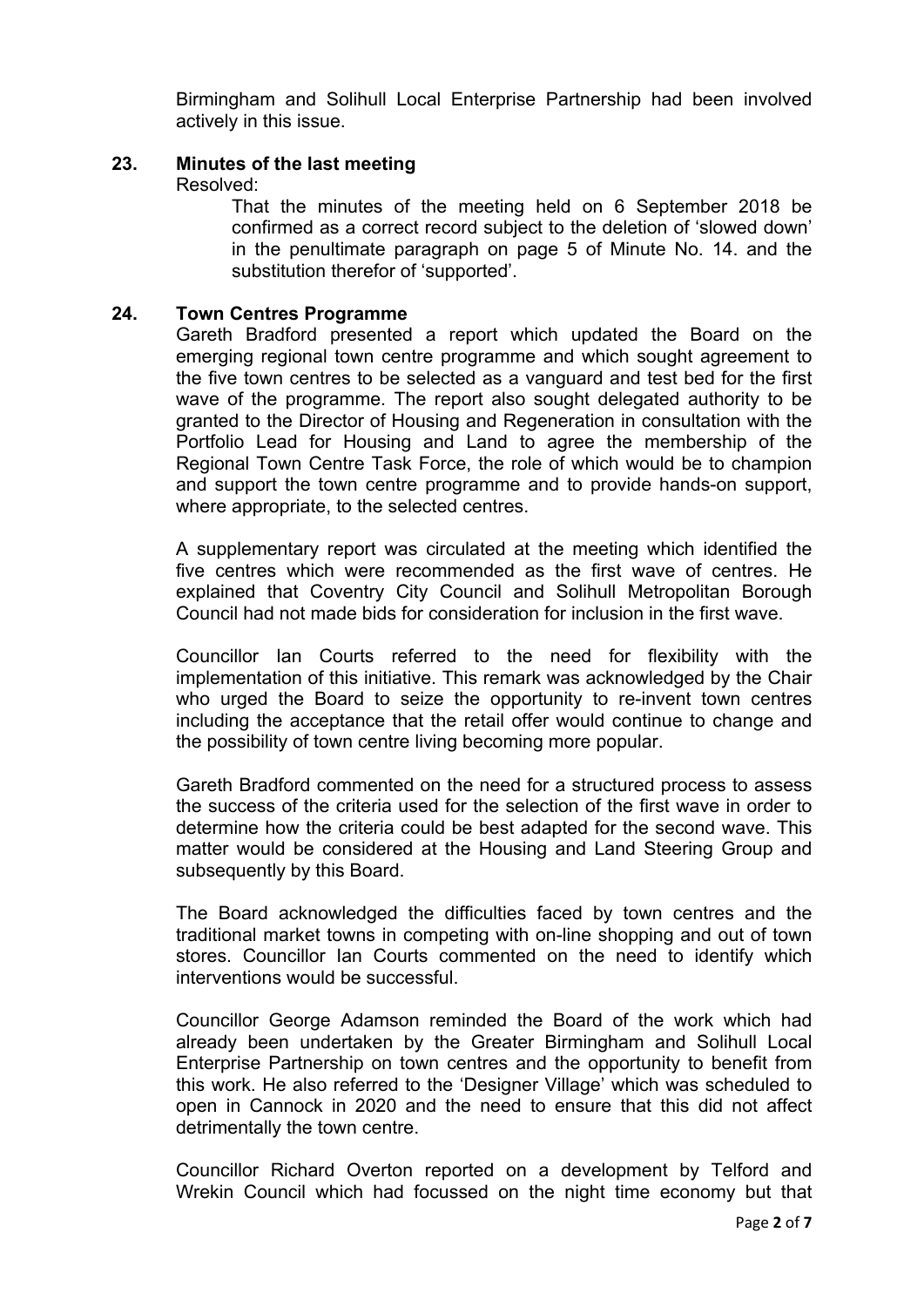nationally a number of such premises had encountered financial difficulties. He suggested that HM Government needed to consider addressing Business Rates but acknowledged that, in turn, this affected potentially, funding for local government. He supported the concept of promoting the use of town centre premises for residential purposes.

Gareth Bradford reminded the Board of the interdependencies of the report under consideration with the other two reports to be considered at the meeting (Affordability and Social Housing Supply Proposition and Housing and Land Funding) inasmuch as the town centres would play an important part in delivering affordable housing on brownfield sites and on the need for investments to be made carefully in order to generate a return which could, in turn, be re-invested.

Councillor David Humphreys referred to the problems encountered with securing the build out of developments with planning permission and enquired if there was any way this could be controlled. Gareth Bradford suggested that the sector was waiting to see if there would be an announcement in the Chancellor of the Exchequer's Budget Statement on this matter following the independent review of build out rates conducted by the Rt. Hon. Sir Oliver Letwin MP.

Councillor Daren Pemberton advised the Board of the interpretation of the National Planning Policy Framework (NPPF) used by Stratford on Avon district Council where developers were encouraged to submit full planning applications rather than outline applications. A recent planning Appeal decision had also supported the Council's stance in disregarding outline planning applications in the calculation of available land supply. The Council also prepared an Action Plan for each development of over 30 units which identified any barriers to development. These Action Plans were updated regularly and, as necessary, he would, as the responsible Cabinet Member, intervene with developers seeking to ensure developments were progressed. He offered to provide a report on this matter to the Board in six months' time.

With regard to the selected five town centre schemes he questioned how success would be measured. Gareth Bradford advised that progress on early delivery and impacts versus the criteria used to determine the first wave would be monitored and reviewed by the Housing and Land Steering Group and this Board in due course and best practice shared consistently.

#### Resolved:

- 1. That the first wave of the town centre programme consist of the following five town centres:
	- Bilston;
	- Bordesley Green;
	- East West Bromwich:
	- St Thomas Quarter, Dudley; and
	- St Matthews Quarter, Walsall
- 2. That delegated authority be granted to the Director of Housing and Regeneration in consultation with the Portfolio Lead for Housing and Land to agree the membership of the Regional Town Centre Task Force with the type of expertise and sectors to be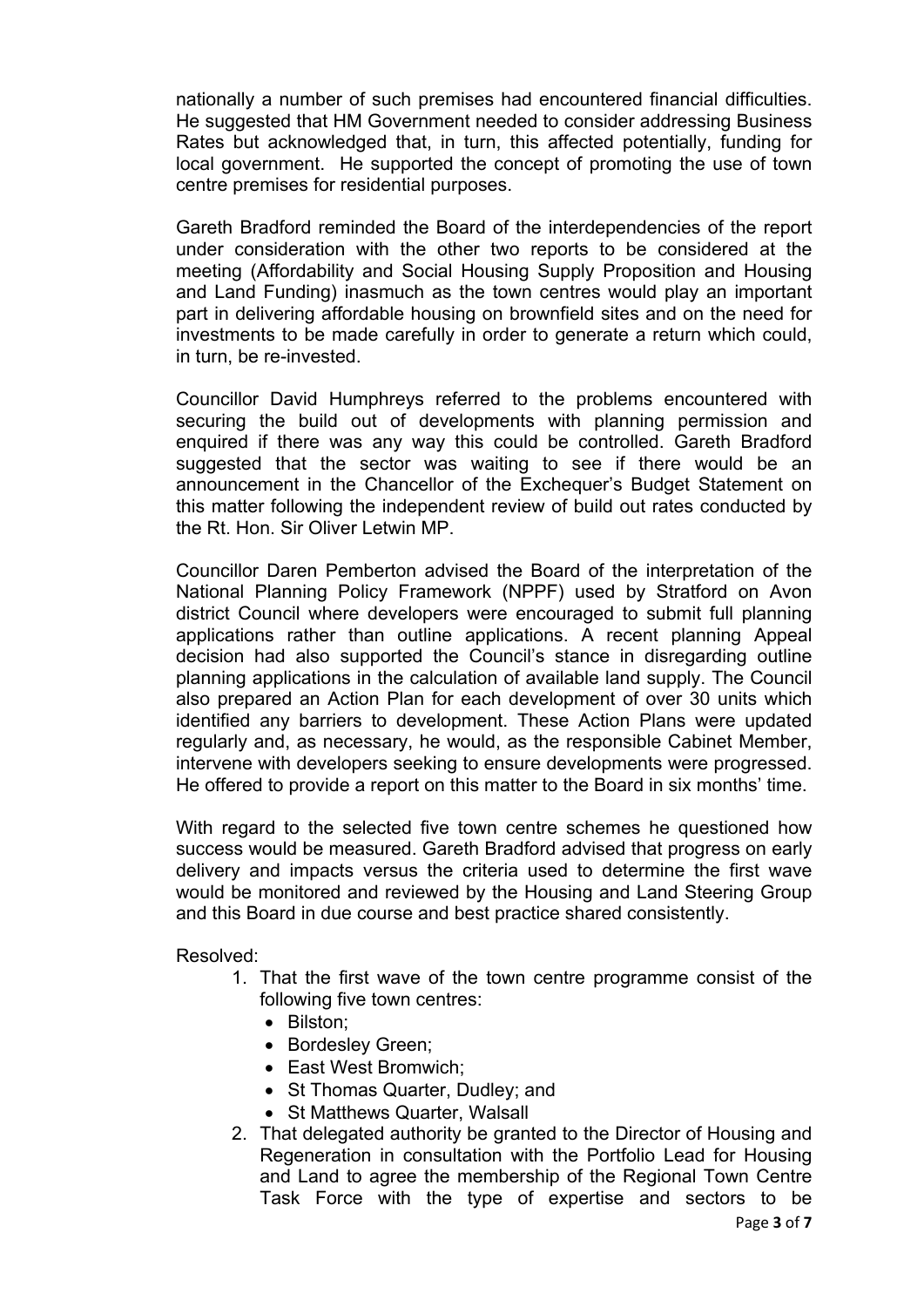represented on the Task Force and its role as set out in the report;

- 3. That the offer of Councillor Daren Pemberton to present a report in six months' time on the Action Plan process at Stratford on Avon District Council be accepted;
- 4. That examples of best practice be forwarded to the Director of Housing and Regeneration for circulation to partner authorities.

## **25. Affordable and Social Housing Supply Proposition**

Gareth Bradford presented a report which updated the Board on the development of an Affordable and Social Housing Supply Proposition which would address the growing challenge of housing affordability in the region. He advised that a considerable increase in the supply and delivery of affordable homes, in terms of absolute numbers and as a proportion of overall supply, was needed to support the region's ambitions for economic and inclusive growth. He informed the Board that the definition of 'affordable housing' would need to align with the strategic goals of the Strategic Economic Plan (SEP) and the Industrial Strategy.

Councillor Daren Pemberton reported on the use of modular buildings at two affordable housing developments within the Stratford on Avon District Council area and on the opportunities to work with Housing Associations to encourage the use of these types of building. Councillor David Humphreys questioned the precise split between the types of affordable housing i.e. social housing for rent, shared ownership etc.

Karl Tupling commended the ambitious approach being taken in the proposal. He advised on the availability of financial assistance which could be provided by Homes England and HM Government to assist in achieving the ambitious plan put forward and committed to working with the WMCA to secure such investment. He reported on the two pre-requisites for housing associations being the availability of land and the need for local authority planning departments to process planning applications expeditiously. He also commented on the opportunity to work with a small number of small and medium sized registered providers as part of this plan to unlock new supply.

Councillor Ian Courts referred to paragraph 2.3 of the report and enquired as to the steps being taken to engage with the development industry. Gareth Bradford assured the Board that discussions were being held with the Chief Executives of major developers and house builders and there was a continuing need to engage with a diversity of house builders to get buy-in for the proposed way forward.

Councillor Richard Overton commented that the provision of social housing was a key issue. With regard to the provision of social housing units as part of a larger development he advised that he favoured the 'pepper pot' approach but accepted that this was not always popular with other residents. He also counselled caution with regard to increasing density on developments if this led to the lack of provision of open space and areas for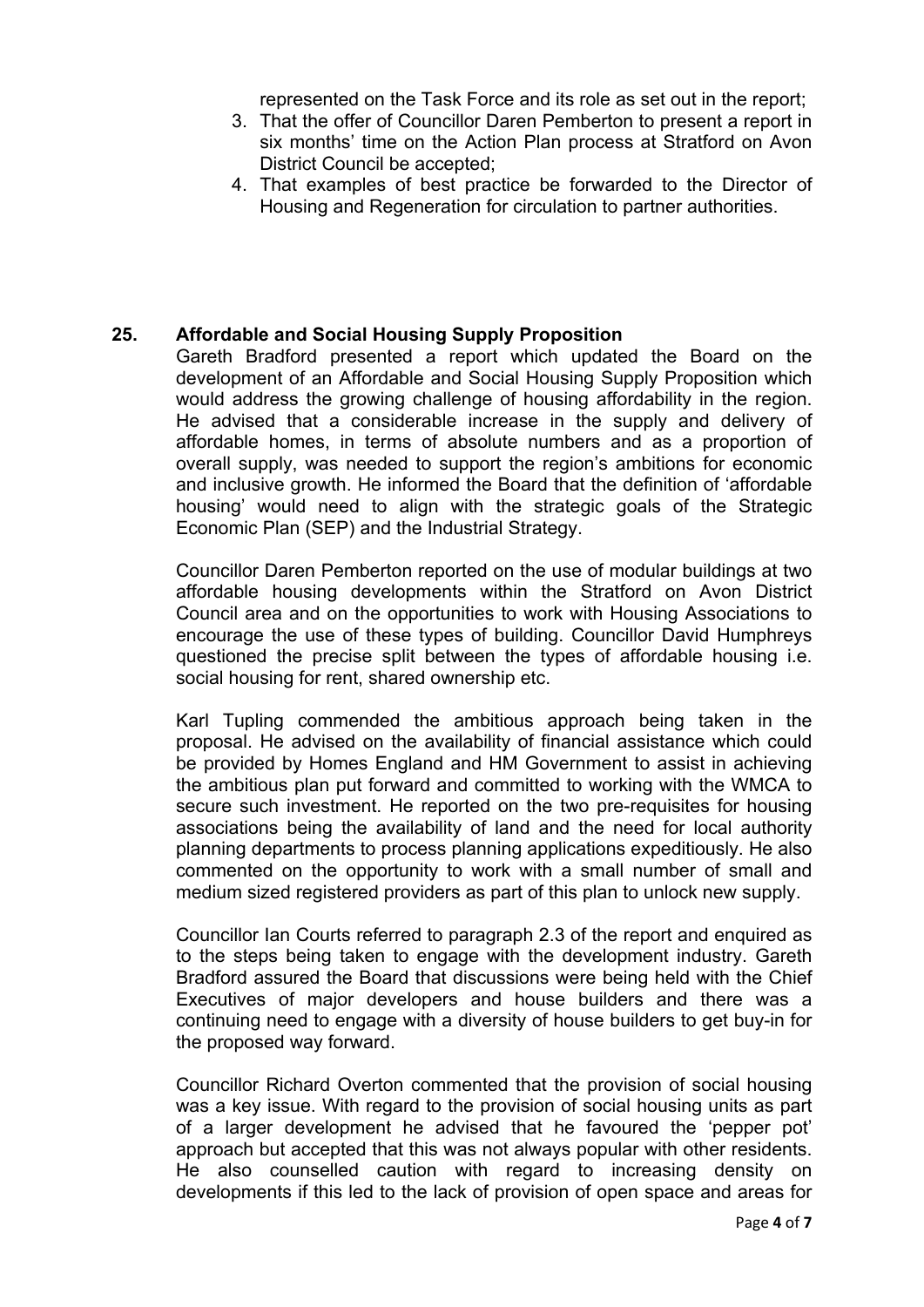children to play. Gareth Bradford reported on a number of good examples of high density schemes within the region. He advised that high density schemes could be successful if the design quality was exemplary.

Councillor Sharon Thompson referred to the need for additional social housing units to be delivered in order to address homelessness, rough sleepers and those families in temporary accommodation. She reminded the Board of the linkages between improved health and housing and on the need to address neighbourhoods and open space. Roy Stokes suggested that any examples of best practice from across the country should be collated and supported the earlier comments regarding housing and health.

Councillor Daren Pemberton referred to the DemoDev algorithm to identify small sites discussed at the last meeting and enquired when such sites would be drawn to the attention of the Board. Gareth Bradford undertook to include an update on this work to the next meeting.

Councillor Peter Butlin commented on recent articles in the national press on the possible introduction of a 'Land Value Tax' under which the increase in the value of land with the benefit of planning permission for residential use would be subject to a tax which could be used for the provision of infrastructure. Gareth Bradford commented that the introduction of a 'Land Value Tax' was only speculation at this time.

#### Resolved:

- 1. That the emerging draft supply proposition be noted;
- 2. That the approach as detailed in the report and annex be approved;
- 3. That a report on the outcomes from the 'DevoDev' work be submitted to the next meeting.

## **26. Housing and Land Funding**

David Warburton presented a report on the opportunities to enhance the existing processes in the region for the deployment of housing and land funds to make it best in class in the country and some of the challenges with the current approaches operating in the region. Enhancing the efficiency and clarity of deployment of devolved funds and its alignment with the region's housing and regeneration goals was critical to securing new investment from HM Government and achieving key targets on housing delivery, job creation and inclusive growth.

Simon Marks offered to share the work that the Greater Birmingham and Solihull Local Enterprise Partnership had carried out in relation to this matter.

Councillor Ian Courts requested an update on the latest position with the use of the funding provided to the Telford and Wrekin Council provided by the Investment Board in October 2017 to deliver 540 housing units across a variety of sites in that area. He also suggested that the region needed to address the need for an electric vehicle charging infrastructure to be provided. The Chair commented that there was a need to identify whether the funding provided to Telford and Wrekin Council had provided 'Value for Money'.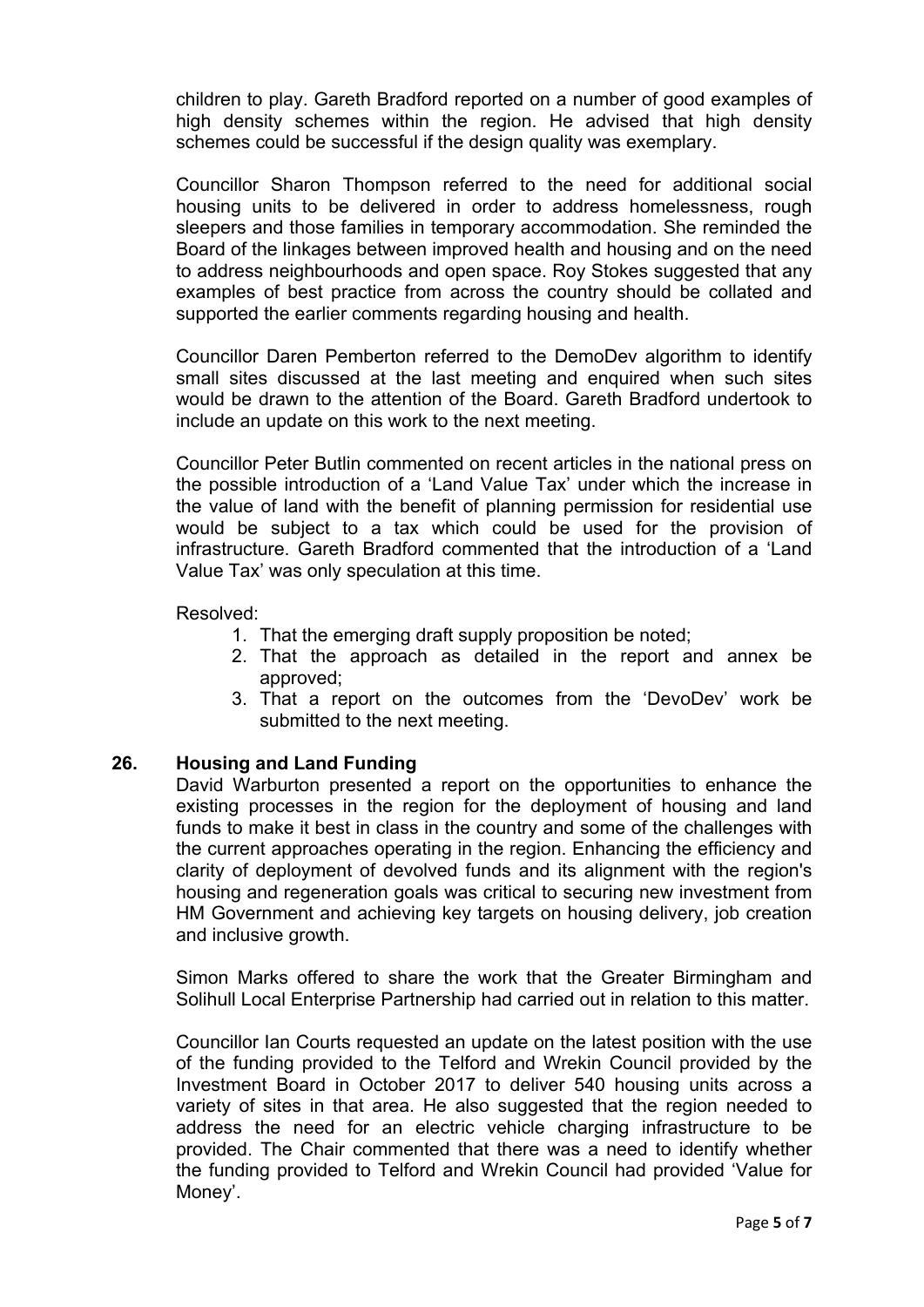David Warburton updated the Board on the current position with use of the funding provided to Telford and Wrekin Council which included the creation of a pipeline of schemes to utilise the funding. Councillor Daren Pemberton acknowledged that the decision on the provision of funding pre-dated the establishment of the WMCA Housing and Regeneration Team but was concerned whether it was only now being decided what the funding was being spent on. Councillor Ian Courts commented that the decision made no link to the role of Telford and Wrekin in meeting the demands of the Greater Birmingham Housing Market Area. Gareth Bradford assured the Board that the paper being discussed today, including the proposal for a single commissioning framework, would help to ensure that, going forward, funding aligned with the overall housing and regeneration strategy and would secure appropriate value for money.

Councillor Richard Overton advised that the sites in the Telford area under consideration were of a complex nature and that land values had increased following the announcement of the provision of funding. He commented that the 'Duty to Co-Operate' issues were a separate matter entirely. Roy Stokes suggested that Telford and Wrekin Council should be encouraged to comply with the latest criteria for use and eligibility for funding.

Councillor David Humphreys asked as to the likelihood of HM Government seeking to recoup any monies awarded to the WMCA for housing purposes. Gareth Bradford reminded the Board that the Housing Deal had required the region to demonstrate to HM Government best endeavours were being made to utilise any devolved funding to achieve the ambitious goals and KPI's detailed in the Housing Deal and to maximise the additional sources of finance

Karl Tupling reported on the intention to create a dedicated Planning Portal which could be used to identify potential development sites within the Walsall – Wolverhampton Corridor. He also informed the Board on proposals by Homes England to simplify its website relating to sources of available funding. He encouraged the Board to utilise national recoverable funds in the first instance on sites which could be developed more easily whilst using dedicated funds for the development of more difficult sites. Gareth Bradford welcomed this approach and commented that it aligned strongly with the proposal being discussed in the paper for a more consistent and efficient approach to housing and regeneration funding in the region, developing a single commissioning framework with a clear set of transparent criteria and a funding portal for key customers to access quickly devolved housing and land funds.

Resolved:

- 1. That the positive progress in deploying devolved funds to deliver significant housing and employment outputs be noted;
- 2. That the feedback received from developers, councils and investors on opportunities to improve further access to the different housing and land funds in the region be noted;
- 3. That the proposal to develop a simpler, efficient and more transparent process that was market leading in the UK for